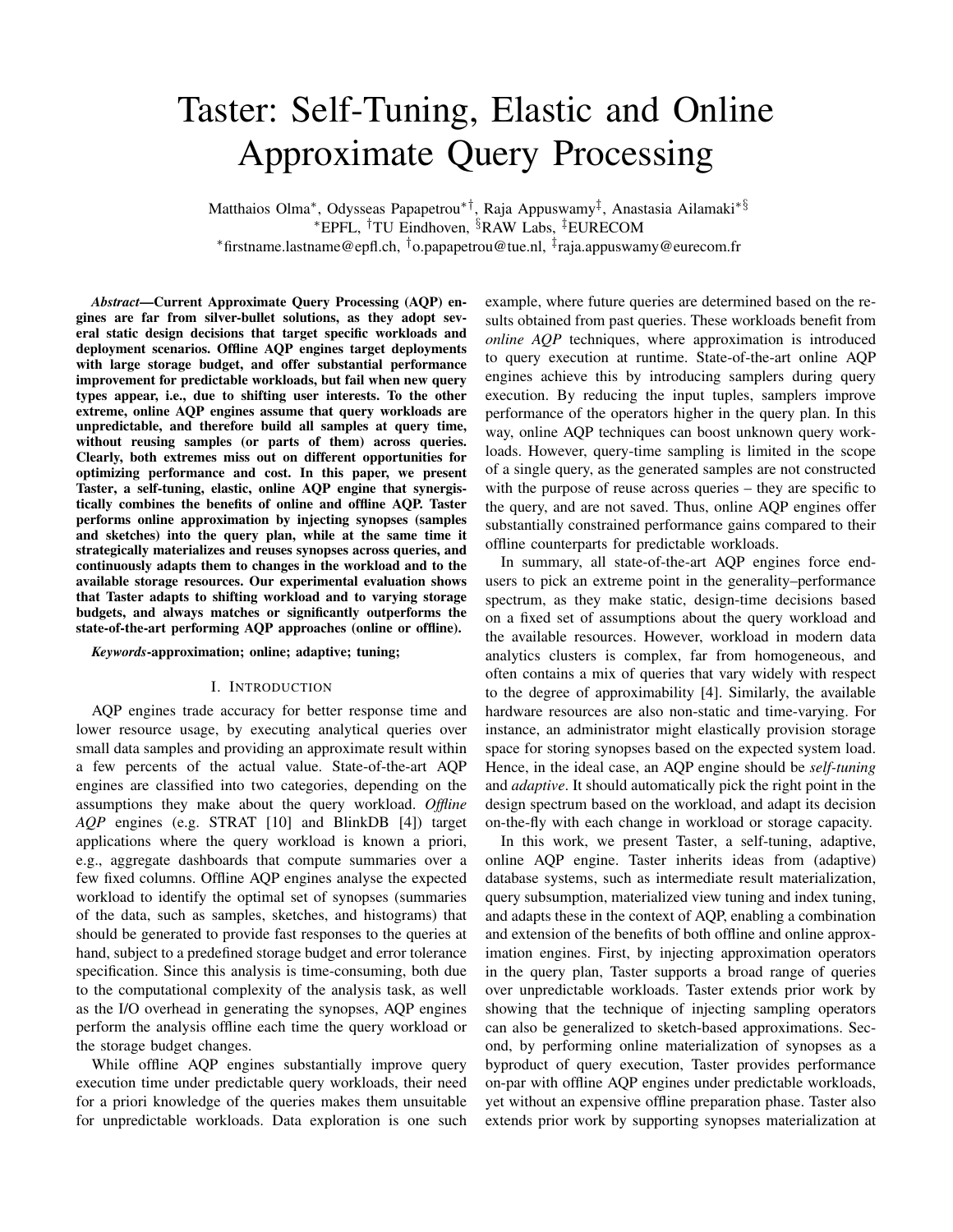intermediate stages in the query plan, and not only for summarizations of base tables. Third, by using a cost:utility greedy algorithm to determine the right set of synopses to maintain, Taster adapts to changes in the workload and available storage. Contributions. This paper makes the following contributions:

- We present Taster, an online adaptive approximate query engine that enables materialization of synopses during query execution, and their reuse across queries. Taster uses synopses for summarizing both base tables and intermediary results of query subplans. We show how to integrate synopses as first-class citizens in query planning, which leads to better plans and improved performance.
- We formalize a utility metric to capture the performance benefit of a synopsis. The metric drives an online tuning algorithm that determines the optimal set of synopses to maintain.
- We consider the question: what other optimizations are possible if we have additional knowledge of user's intentions, e.g., some frequent queries, on which attributes, and on which files? We sketch the space of possible optimizations in the presense of additional user hints, and demonstrate how Taster integrates these hints by preconstructing some samples using state-of-the-art offline sampling algorithms (e.g., variational subsampling).
- We integrate our techniques into SparkSQL. We compare Taster to vanilla SparkSQL, a representative offline AQP approach called BlinkDB, and an online approximation approach called Quickr. Our experiments with industrystandard benchmarks demonstrate that Taster offers substantially improved performance compared to online AQP engines  $(2.9\times)$ , and comparable performance to offline AQP engines without requiring the excessive sample pregeneration cost. Speed-up compared to the baseline is over  $3 \times$  on average  $(20 \times$  when additional hints are provided, reaching to  $30 \times$  for some queries).

The rest of this paper is organized as follows. Section II presents an overview of the used approximation methods. Section III discusses the architecture of Taster, along with an example of its execution workflow. Section IV details on the query planning process, whereas Section V discusses the selftuning nature of the system. Section VI presents a thorough experimental evaluation. We discuss related work in Section VII, and conclude in Section VIII.

## II. APPROXIMATION METHODS

Taster utilizes two types of synopses: sketches and samples. Both satisfy the following requirements, which are imperative for high performance: (a) they are partitionable, i.e., they can be constructed over massively parallel platforms such as Spark, and (b) they are pipelineable, such that they can be built with a single pass over the data.

Samples. Taster generates samples using two types of samplers – uniform and distinct. Each sampler goes over all input rows, and lets only a subset of them to pass through. Relational operators are then executed over the available sample(s), and the aggregates are scaled to get the final estimates. To be able to perform this scaling, each sampler appends an additional attribute that represents the weight associated with the row. For example, given a query calculating the SUM of a column, for every tuple of the sample with value  $t_i$  and weight  $w_i$ , Taster returns  $t_i \times w_i$ .

*Uniform sampler.* The uniform sampler  $\Gamma_p^{\text{U}}$  samples without replacement, letting a row pass through with probability  $p$  at random. For every row, the weight is set to  $1/p$ . This sampler is both pipelineable and partitionable, and its memory footprint during construction is approximately equal to the memory footprint of the desired sample size.

*Distinct sampler.* Even though the uniform sampler has low execution overhead, it does not have good statistical properties in more complex workloads, e.g., in join queries, it may miss an arbitrary large number of join keys. Prior works cope by generating stratified samples. Stratified sampling guarantees the existence of all groups for specific attributes (stratification attributes) and a minimum number of tuples per group. However, stratified sampling operators are blocking operators and require two passes over the data. The execution overhead of such an operator is prohibitive for online approximation. Therefore, Taster uses distinct sampler [12], [24], [25], which guarantees that at least a certain number of rows pass per distinct combination of values of a column set.

Distinct sampler works as follows: given a set of stratification attributes A, a number  $\delta$ , and probability p, the distinct sampler  $\Gamma^{\text{D}}_{p,\mathcal{A},\delta}$  passes at least  $\delta$  rows for every distinct combination of values of the columns in  $A$ . Subsequent rows with the same value are let through with probability  $p$ , uniformlyat-random. The weight of each row is set correspondingly: If the row passes because of the frequency check, its weight is set to 1, whereas if it passes due to the probability check, its weight is set to  $1/p$ . The Taster planner extracts the parameters  $\{A, \delta, p\}$  automatically for each query, such that user accuracy requirements are satisfied (details in Section IV-B). In terms of implementation, distinct sampling is implemented efficiently by using a heavy-hitters sketch that requires space logarithmic to the number of rows [12].

Distinct sampler is pipelinable by design, as it requires only a single pass over the data. To make it partitionable, given the sampler operator distribution factor  $D$  (the number of operator instances), we adjust the minimum number of rows required from each operator instance from  $\delta$  to  $\delta + D\epsilon$  with  $\epsilon$  being a variable addressing variations in data distribution. As per [25],  $\epsilon$  is set to  $\delta/D$ , which builds on the assumption that data is distributed uniformly across instances.

Sketches. Some queries are amenable to sketch-driven approximations. Such queries are, e.g., nested queries containing EXISTs which can be approximated with Bloom filters [8], distinct counts and join size estimations with Bloom filters [33], FM-sketches [17], and AMS-sketches [6].

Taster exploits count-min sketches [13] to answer several types of these queries. A count-min sketch consists of a 2 dimensional array  $(w \times d)$  of counters (integers), accompanied with  $d$  pairwise independent hash functions that uniformly map each item from the domain space (each potential key) to one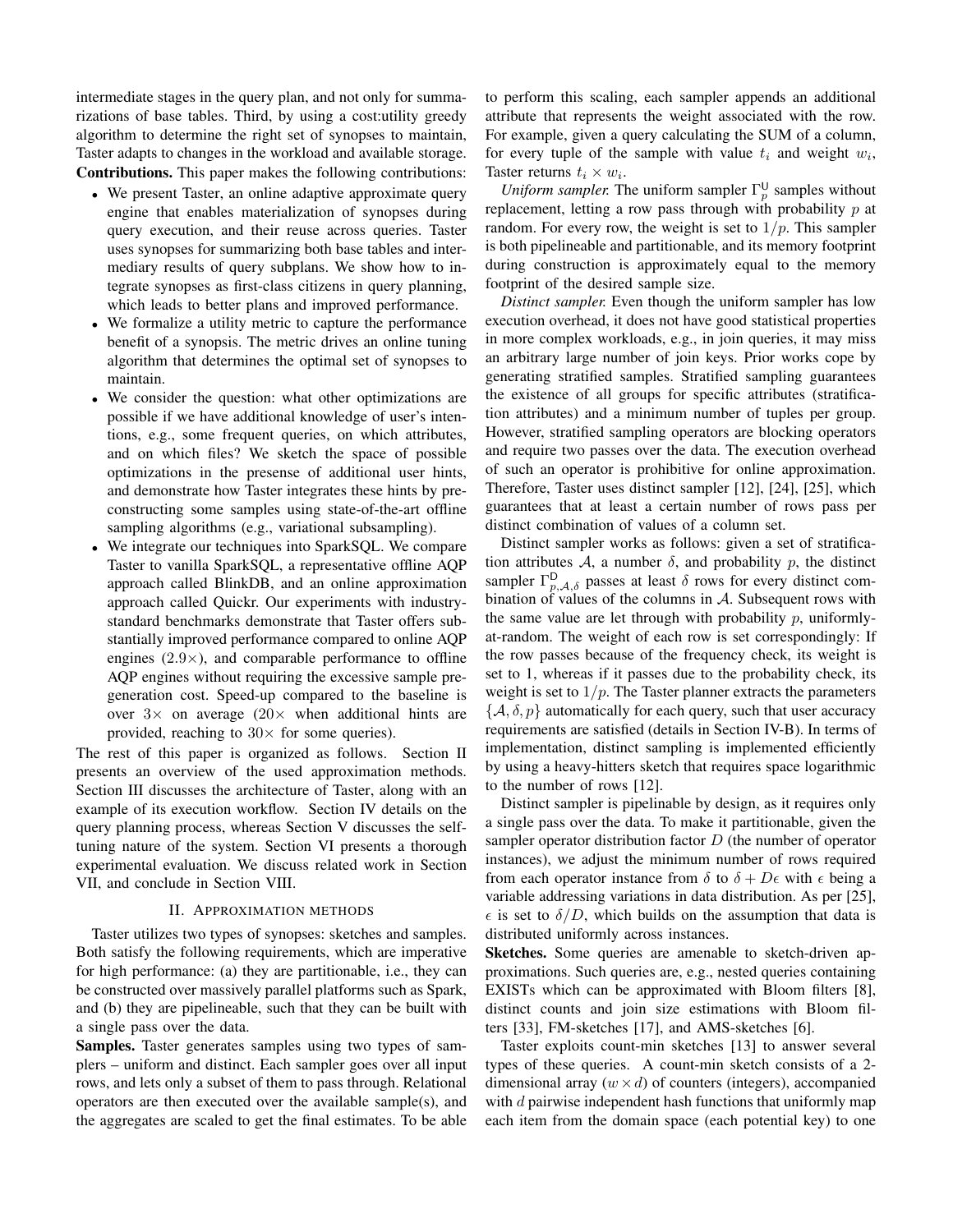

Fig. 1: The overview of Taster.

counter per array row. Let counter  $i$  at row  $j$  be denoted as  $A[i][j]$ , and hash function corresponding to row j be denoted as  $h_i$ . Adding an item x to a sketch is achieved by finding the corresponding counters from the sketch, i.e.,  $A[h_i(x)][j]$ for  $j = \{1, \ldots d\}$ , and increasing these by one (or by the frequency of  $x$ ). The sketch has a memory footprint of a few MB and can be constructed on-the-fly during query answering. After construction, the sketch is used as an *approximate keyvalue store* for estimating the frequency  $f(x)$  of any item x, as follows:  $f(x) = \min (A[h_i(x)][j][j] = \{1, \ldots d\})$ . When  $d = O(1/\delta)$  and the number of columns of the sketch is set to  $O(1/\epsilon)$ , the estimate is within range  $\epsilon N$  of the real answer, with probability at least  $1 - \delta$  (variable N represents the L1 norm of the frequencies). Construction of count-min sketches is fully partitionable. Therefore, each node in the cluster builds sketches for its own data, and all sketches for one dataset are added pair-wise to get a sketch representing the whole RDD.

*Sketch-join.* Besides simple aggregations, the sketch also supports aggregations over joins. The Sketch-Join operator builds a sketch on the relation over which the aggregation takes place and uses as key the join key and as a value the executed aggregation for the tuple. This sketch is subsequently used in a similar fashion as a hash index in the hash-join algorithm. The reduced size of the sketch (a few MB as opposed to possibly several GB for a sample of a large table, or a hash index) makes sketches ideal for materialization and re-use in subsequent queries.

# III. ARCHITECTURE OF TASTER

Figure 1 presents Taster's high-level architecture. Taster is implemented over SparkSQL and extends Apache Catalyst query optimizer and SparkSQL query engine with online approximation techniques, combined with synopsis materialization and self-tuning. The techniques presented are not limited to SparkSQL, and are applicable to any query processing system – even centralized ones. In the following we present a high-level overview of the core concepts of Taster.

Synopses and synopsis warehouse. Taster uses a set of automatically-constructed and tuned synopses to summarize both the raw data (the base relations) and intermediary results of subplans (e.g., join results). Currently, it exploits two types of synopses, samples and sketches, each being appropriate for answering different query families (cf. Section II). All synopses are constructed as byproducts of query answering, and are saved in the synopsis warehouse, in HDFS. Along with synopses, Taster stores statistics of the dataset (distribution of values, number of distinct values), which are calculated on-the-fly during the first access to any table. To control

monetary cost, the synopsis warehouse is subject to space quota, which is set at initialization and can also be modified at runtime from the administrator. More details for the process of selecting synopses for the synopsis warehouse will be presented in Section V.

Synopsis buffer. The plan chosen for execution may require generation of a new synopsis (i.e., if the synopsis is not already in the synopsis warehouse). Generation of a new synopsis onthe-fly may still be beneficial for the query at hand, in order to reduce CPU usage of operators higher in the plan. In this case, the new synopsis will be temporarily stored in the *synopsis buffer* – a fixed-size buffer implemented as a sequence of inmemory RDDs in Spark. The buffer offers two main benefits: (a) it serves as a fast main-memory cache, which offers significant boost for workloads exhibiting temporal locality, and, (b) it decouples the decision of writing the synopsis in the HDFS-based synopsis warehouse – an I/O expensive operation – with the process of query answering which needs to be executed with a very small latency. When the buffer is full, the tuner decides which synopses should be permanently stored in the synopsis warehouse (cf. Section V).

Cost-based planner. Taster's query engine decides automatically on the exploitation of supported synopses to speed-up user queries. This automation relies on a *cost-based planner*, which is currently built into the Catalyst optimizer. Upon receiving the query, the planner generates a set of approximate execution plans. These plans utilize synopses that may, or may not yet exist, and they all satisfy the approximation requirements of the query. The next step is to estimate the cost of each plan and the performance gain by the use of synopses, compared to the best plan without synopses that will return exact answers. The plans and their costs are then passed to the tuner, for further optimizations and the final execution. The cost-based planner is discussed in Section IV.

Tuner. The primary purpose of the tuner is to choose the best plan out of the ones proposed by the planner. However, when ranking the plans, the tuner focuses on maximizing longterm throughput, i.e., over the future workload, as opposed to minimizing the cost for the query at hand. This *holistic optimization* translates to decisions in two levels: (a) promoting the plans that generate reusable synopses, pertinent to many different queries, and, (b) deciding which of the generated synopses will be stored in the synopsis warehouse, and which will be deleted, to satisfy the space quota. Tuning involves two major challenges: (a) holistic optimization can be CPUintensive, and (b) the future queries, over which the tuner needs to optimize, are of course not yet known. We explain how these issues are addressed in Section V.

Physical plan generator. The plan chosen by the tuner is subsequently passed to the physical plan generator, for extraction of the physical plan and execution over Spark. The physical plan generator is now implemented within the tuner to avoid additional synchronization overhead. Fault tolerance, distribution, partitioning-related details, and the actual task execution are handled transparently by Spark.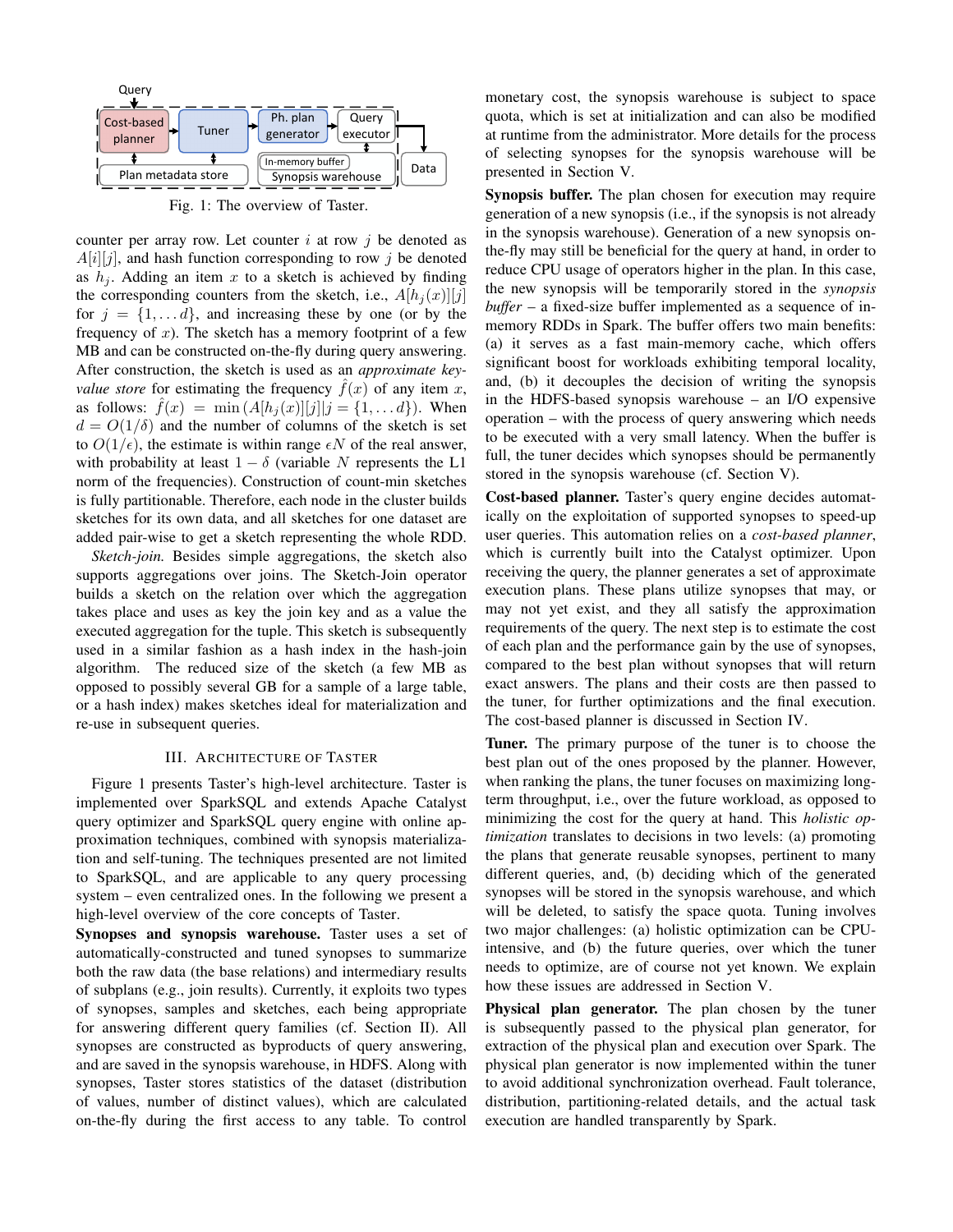

Fig. 2: Example execution of Taster. The dotted ellipses depict prospective synopses, the normal-line ellipses depict chosen synopses. Yellow boxes are used to denote reuse of existing synopses.  $\Gamma_{group,aggr}$  denotes aggregation operator with *group* grouping attributes and *aggr* aggregation function.

Metadata store. Effectiveness of both the planner and tuner depends on the existence of metadata that characterizes the past workload and the synopses that could speed-up this workload. The metadata store is a main-memory, *synopsescentric* metadata repository that keeps rich statistics about the properties, impact, and popularity of each synopsis. In particular, the store keeps details for all synopses contained in all plans generated by the planner – even the ones that are not chosen for execution. These details include: (a) the logical definition of the synopsis (the logical subplan whose results are summarized by this synopsis), (b) stratification and accuracy requirements of the synopsis, (c) whether the synopsis is saved in the synopsis warehouse or not, and, (d) the list of recent queries that could utilize this synopsis to improve performance, their estimated cost when this synopsis exists, and their cost if an exact query plan (without synopses) would be chosen instead. The purpose of this metadata is twofold: (a) to assist the planner to estimate the cost of each candidate plan (cf. Section IV-A), and (b) to enable the tuner to decide which synopses will maximize throughput, i.e., because they will improve many different subplans (cf. Section V).

Example. Figure 2 presents an overview of Taster running three queries over three relations  $R$ ,  $S$ ,  $T$ . For simplicity, we assume that the synopsis buffer fits one synopsis, and the warehouse fits three synopses.<sup>1</sup> Just before arrival of  $Q_1$ , the synopsis warehouse already contains synopses  $S_1$ ,  $S_2$ , and  $S_3$ .  $S_1$  is a sample of relation T. Synopses  $S_2$  and  $S_3$  refer to another table W, not relevant to the three queries.

During  $Q_1$ , the planner proposes two candidate plans (cf., Fig. 2a). The first one contains synopsis  $S_4$ , which summarizes  $R \bowtie S$ , and the second contains synopsis  $S_5$  of R. Notice that neither of the two synopses exist. The two plans are costed, and the metadata store is updated with the corresponding properties of  $S_4$  and  $S_5$ . Then, the plans are sent to the tuner. The tuner identifies the best plan (in this case, the one with  $S_4$ ), and sends it for execution. During execution,  $S_4$  is generated and saved in the in-memory synopsis buffer. When  $Q_2$  arrives, the planner identifies two candidate plans

(cf., Fig. 2b), which rely on the nonexistent synopses  $S_6$  and  $S_7$  respectively (synopses  $S_1$  and  $S_4$  cannot be used because of different grouping attributes). Again, the planner updates the metadata store with the corresponding properties of the two candidate synopses, and the plans are sent to the tuner. Now, as the synopsis buffer is full, the tuner first needs to free up space, so that either of the candidate synopses can be generated. The synopsis warehouse is also full. By estimating the long-term benefit of each synopsis, the tuner decides to keep  $S_1$ ,  $S_3$ , and  $S_4$  in the warehouse, and to execute the plan that requires  $S_5$ . The plan is executed, and  $S_7$  is stored in the synopsis buffer. During  $Q_3$ , the planner proposes two plans (cf., Fig. 2c), the first replacing the scanning of relation  $T$ with  $S_1$  which is already saved in the warehouse (the yellow box), and the second utilizing a non-existent synopsis  $S_8$ . The plans are sent to the tuner, where the first one is chosen and sent for execution.

Supported Queries. Taster accepts and answers all SQL queries supported by Spark SQL. Similar to prior work, e.g., [4], [25], it improves performance for queries containing aggregates (e.g., COUNT, AVG, SUM). The query format for approximate queries follows the standard syntax: "ERROR WITHIN  $x\%$  AT CONFIDENCE  $y\%$ ", which corresponds to aggregate results with relative error of at most  $x\%$  at a y% confidence level.

## IV. QUERY PLANNING WITH SYNOPSES

Taster automatically decides which synopses to create, store, and use for answering each query. Synopses are used for summarizing both raw data (base relations) and query subplans (e.g., the results of an aggregator over a join). Due to their small size compared to the original data, synopses improve both computational complexity and I/O cost during query processing. All synopses are created on-the-fly, as byproducts of query answering, thereby inducing no additional I/O.

Synopses in Taster are promoted to first-class citizens: they are included as approximate operators in the logical query plans, costed as all other logical operators, and transformed to fully pipelined and distributable code during the physical plan generation. This enables the planner to produce more efficient plans, and the tuner to promote reusability of synopses by matching synopses across different queries. In the remainder of this section we will explain how the Taster planner integrates synopses into planning. The discussion explains the plan generation process, how synopses are configured to satisfy the query's accuracy requirements, and how they are matched to existing synopses from the synopses warehouse.

## *A. Query Planning*

The planner generates auxiliary logical plans, replacing the aggregator operators with approximate aggregators (whenever these are beneficial for performance), costing the plans, and, passing them to the tuner for further optimizations. In the following, we describe this process in detail.

Upon receiving query  $q_i$ , the planner generates candidate logical plans  $\mathbb{P}(q_i) = \{p_1, p_2, \ldots\}$ , which integrate synopses.

<sup>&</sup>lt;sup>1</sup>This is only for illustration purposes. Since synopses have different sizes, quotas are determined in GB, and not in number of synopses.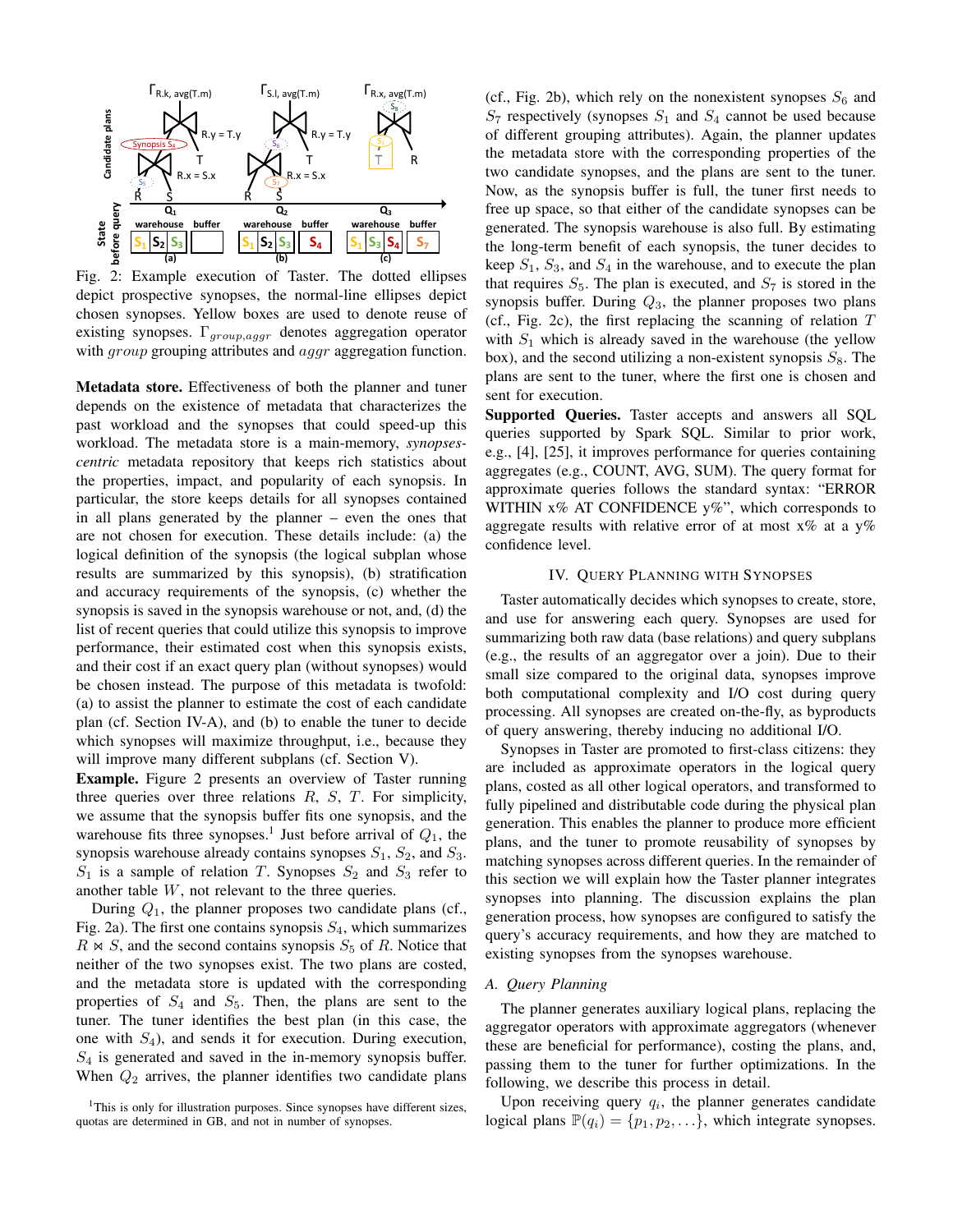The key observation to limit the search space is that prospective synopses are used for approximating aggregators and joins. Focusing on aggregations, the planner first identifies all query subplans rooted on (partial/eager) aggregators. For each, it injects a generic synopsis operator just below the aggregator operator, and modifies the aggregator to account for the synopsis (e.g., a SUM over a sample would require scaling to account for the full dataset). The synopsis operator represents the potential to efficiently approximate the underlying subplan by the use of a (possibly not yet existent) synopsis. Subsequently, Taster tweaks the query plan to achieve two goals, (i) maximize the re-use of existing synopses and (ii) satisfy the user's accuracy requirements. All resulting plans are annotated with cost estimates based on their expected I/O, and analyzed to extract all synopses, along with the subplans they summarize. The collected data is used to update the metadata store with the appearances of these synopses. Following, all plans are passed to the tuner for further optimizations.

The above process entails several challenges. First, the process of generating candidate plans is different compared to traditional planners. Unlike traditional query planning, the planner now also needs to take into account the required approximation guarantees and stratification requirements while constructing the plans. Furthermore, when pushing down a synopsis in the plan, the synopsis, as well as its corresponding approximate aggregation operator, may require modifications. Second, the approximate aggregators in the plan need to be configured. This boils down to choosing between the supported types of sampling and sketches, and configuring the selected synopses (e.g., for uniform sampling, setting the sampling probability). Third, the candidate synopses contained in the plan need to be mapped to existing synopses (if any), so that the planner can replace the subplan with the synopses, and estimate the execution cost. In the following we describe how the planner handles these three challenges.

Generating the candidate plans. The planner generates the first set of plans by injecting synopsis operators below the aggregations. Particularly, given aggregation operator  $\Gamma_{G,AGG(A)}(c)$ , which computes aggregation function AGG over the data produced by operator  $c$  (the child operator in the logical plan) by grouping over attributes A, the synopsis operator  $\Gamma_{state}^{S}$  is injected and the aggregation operator is updated (now denoted as  $\Gamma'_{G,AGG(A)}(\Gamma_G^{\mathsf{S}}(c))$ ) to use the synopsis as input. Subsequently, Taster starts pushing the synopses down in the plan, closer to the raw data, as an effort to enable executing the plan with existing synopses, or to generate more re-usable synopses. For these, it relies on the push-down rules for synopses introduced in [25], and adapted to enable sketch synopses. Briefly, whenever Taster pushes a synopsis operator under a filter  $\sigma_p$ , it needs to account for two possibilities. If the distribution of values of predicate  $p$  is uniform, the new operator is moved under the filter unaltered, since a uniform sample over that attribute will not reduce the number of groups appearing in the final result [29]. However, if the distribution of the values of  $p$  is skewed (some groups appear infrequently), Taster needs to stratify the underlying output on  $p$ . Thus, Taster adds the attributes appearing in p which follow a skewed distribution into the stratification set.

Considering pushing synopses under the joins, given a join  $R \Join_{jp} S$  with join predicates jp, the planner pushes the synopsis below the join, to the side of the join on which the aggregation takes place (say, the side of  $R$ ), and modifies the stratification attributes of the synopsis to include the attributes from jp that are contained in R (i.e.,  $\Gamma_{(A \cup jp) \cap R}^{\mathsf{S}}(R) \bowtie_{jp} S$ ). Finally, if the join predicate is not a grouping attribute, Taster introduces a partial aggregation after the join.

The above push-down process guarantees that (i) the generated physical query plan will gather sufficient samples from each of the groups to satisfy user's accuracy requirements, and (ii) the overall sampling process overhead will not exceed the performance gains. We discuss how result accuracy is estimated efficiently and reused across different queries in Section IV-B. In terms of implementation, the push-down strategies are implemented as rules in the Catalyst optimizer, and are executed at every query. Since Catalyst default implementation returns only a single plan at the end, we intervene the planning process in order to store all intermediate plans.

Choosing and configuring the synopses. The synopsis operators contained in the logical plans up to now were parameterized with stratification and accuracy requirements, but omitted configuration details, e.g., which synopsis to use, and how to configure it for satisfying user's accuracy requirements.

Due to the immense ratio of performance gain to storage requirement of sketches, Taster prioritizes the use of sketchjoin when appropriate: Let  $R$  and  $T$  be two relations joined over attributes  $ip$  and subsequently passed through aggregator  $\Gamma_{qrp,agg}$ , with grp being the grouping attributes and agg the attributes taking part in the aggregation. With  $atrs(R)$  we denote the attributes of  $R$  which are given as input to the join. Sketch-join can boost join queries with aggregates, when the projected attributes from one side of the join are either join attributes, or they are used in the aggregate function. Formally, the following requirements must be satisfied:

- $attrs(T) jp = agg$
- $attrs(T)\cap grp=\emptyset$  OR
	- $attrs(T)\cap grp=attrs(T)\cap jp$

Then, the synopsis operator injected between the aggregation and the join can be pushed under the join operator, and transformed into a sketch-join operator.

When sketch-join is not applicable, Taster falls back to sampling. In this case, the planner needs to decide which sampling strategy will be used. A key input for this decision is the cardinality estimates per relational expression, and the number of distinct values in each column (both these statistics are computed during the first access to the table). In particular, Taster checks (i) if the set of stratified attributes C is empty, and, (ii) if some sampling probability  $p \leq 0.1$  can ensure that, each distinct value of the columns in C receives at least  $k$  rows w.h.p.. If both these checks are true, the sampler is implemented using the uniform sampler. Otherwise, if  $C \neq \emptyset$ , Taster chooses a distinct sampler. Finally, Taster generates a plan without samplers if stratification and accuracy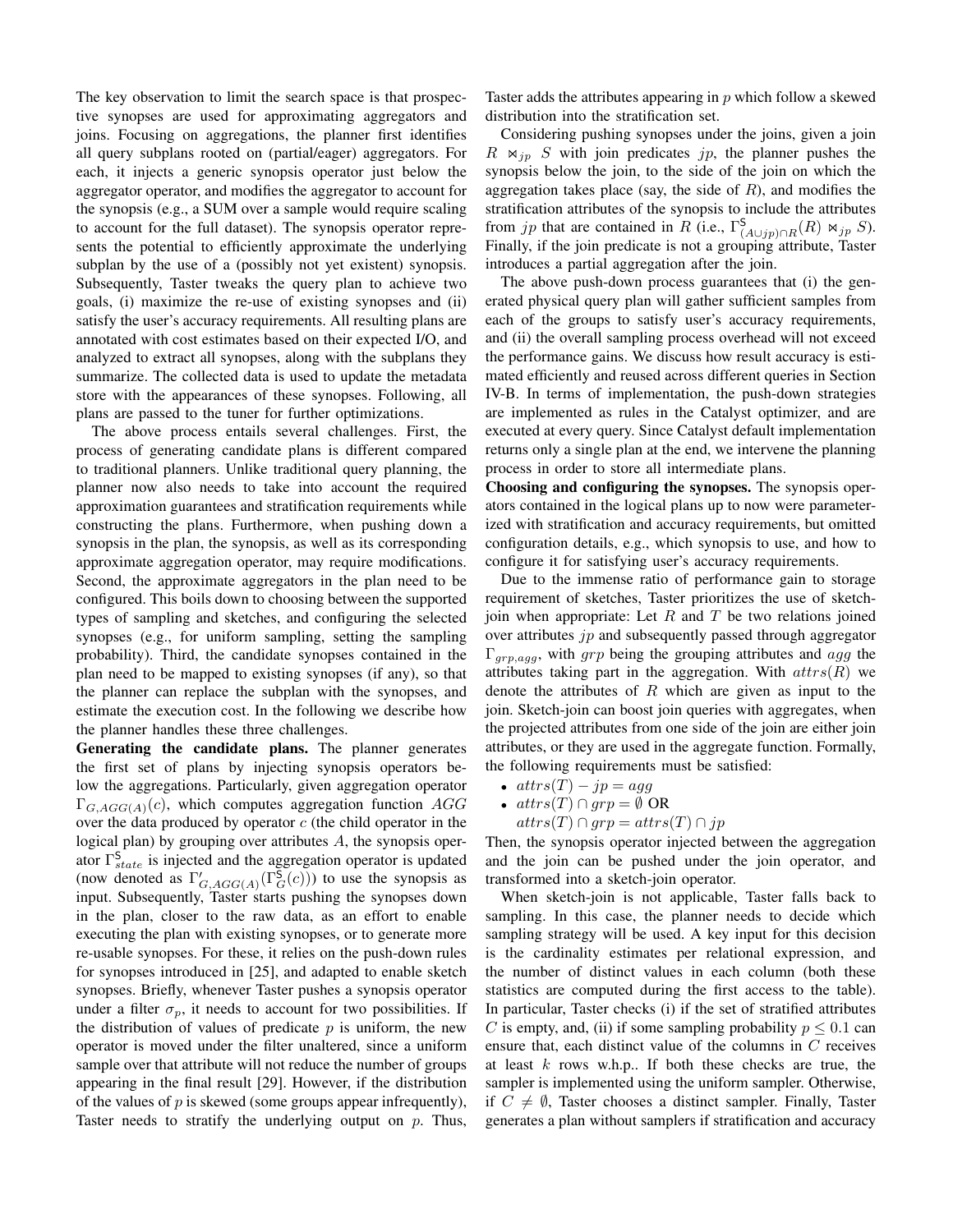requirements are so restrictive that they cannot be satisfied with a reasonable sampling probability.

Matching subplans to materialized synopses. Costing of the logical plans requires efficiently matching the synopses contained in the query's logical plans to the synopses stored in the synopsis warehouse and buffer. This matching is enabled through the metadata store.

Particularly, each synopsis (candidate or materialized) corresponds to a unique logical subplan – the one of which the results it summarizes. Therefore, the subplans for the query at hand are compared to the subplans of the synopses contained in the metadata store. We say that a query subplan matches a synopsis when: (i) the accuracy guarantees of the synopsis satisfy the query requirements, and (ii) the synopsis subplan subsumes the query subplan. For the latter, Taster ensures that the query subplan is covered by the synopsis regarding join and filtering predicates as well as the projected columns. Particularly, the synopsis subplan must have identical join predicates, its filtering predicates must be weaker than, or equal to the filtering predicates of the query, and its output attributes must be a superset of the corresponding parameters of the query subplan [19]. Some mismatches are addressed by adding filtering and projection operators directly above the query subplan, to remove extraneous tuples and attributes. Considering accuracy, a synopsis is a candidate for a subplan if (i) the set of stratification attributes of the stored synopsis is a superset of the stratification attributes of the subplan, and (ii) the aggregation function and the aggregate columns are identical to those of the synopsis and the accuracy requirement of the query generating the synopsis is equal or weaker than of the current query. By ensuring the former, Taster guarantees group coverage i.e., Taster results will contain all groups, whereas the latter ensures that the aggregates will have constrained error [4]. For example Q1: "SELECT  $dept, AVG(salary)$  FROM *Employees* GROUP BY  $dept$ " will generate a sample over  $Employes$  stratified on  $dept.$ Subsequent query Q2: "SELECT dept,  $AVG(salary)$  FROM  $Employes$  WHERE  $gender = 'male'$  GROUP BY  $dept'$  will be able to use the previous sample, since, the created sample is more general and Taster can put an additional filter in the query plan. However to use this sample, salaries should be uniformly distributed, irrespective of gender.

Subplan matching is expensive. Therefore, Taster utilizes an index to speed-up this process. Specifically, all candidate synopses contained in the metadata store are indexed using their base relations as the key. In the case of joins, the join attribute(s) are also included in the key. This index, although simple, effectively limits the search space and the lookup time to find suitable synopses for each subplan.

## *B. Accuracy guarantees*

While generating and exploring the potential plans, the planner needs to ensure that the user's accuracy requirements are satisfied. For this, Taster relies on previous analytical results [13], [25], which we outline below.

When using sampling, Taster uses the Horvitz-Thompson (HT) estimator [29] to calculate unbiased estimators of the true aggregate values. Confidence intervals are computed using the CLT. Due to the distance of the samplers to the aggregation operators, we use the notion of dominance between query expressions as defined in Quickr [24], which ensures that plans resulting from transformation rules used by the optimizer have no worse variance of estimators and no higher probability of missing groups than the plan with only one sampler before the aggregation operator. In terms of implementation, a naive way to compute the HT estimator squared error requires a self-join and can take quadratic time since it checks all pairs of tuples in the sample [29]. However, for stratified and uniform sampling, Taster calculates the error in a single pass by utilizing the observation of [25] that to compute the standard error for each group we only need to take into account the tuples with the same stratification key (resp. grouping key). Therefore, we estimate the expected error for each group by building a distributed hash table, using as a key the values of the stratification (resp. grouping) attribute, as as value the running estimated error for that group and the corresponding list of sampled tuples. For every sampled tuple, Taster updates the error of that tuple's group by using the HT estimator error formula, leading to a single-pass, linear complexity algorithm.

CM-sketches offer error guarantees relative to the L1 norm of the summarized relation [13]. Particularly, let  $f(x)$  denote the real frequency of key x, and  $\hat{f}(x)$  the frequency estimated from the sketch. Then, the sketch is configured such that  $\hat{f}(x) - f(x) < \epsilon N$  w.h.p., where N represents the L1 norm of the frequencies for all keys (cf., Section II).

# V. CONTINUOUS SYNOPSIS TUNING

Taster's self-tuning nature and ability to adapt to shifting user interests stems from a lightweight synopsis tuner. The tuner is invoked just after the planner, and has a goal to select the candidate plan that will *maximize the throughput over a window of the next* w *queries* (we will discuss about the value of  $w$  later). That is, in contrast to the planner which generates plans with a short term outlook (per-query performance), the tuner looks into overlaps between queries and query subplans in order to increase the long-term performance. The tuner's decisions are driven by a cost:utility model, which leads to a formalization of the task as an optimization challenge. Notice that the decisions made by the tuner affect solely query performance, and not the required accuracy. Even though the tuner has the final decision on which synopsis to build, the considered synopses are proposed by the planner, and thus satisfy user's accuracy requirements (cf., Section IV-A).

The cost:utility model. Tuning is an iterative process. At every invocation, the tuner is presented with a set of candidate plans for query q, denoted with  $\mathbb{P}(q) = \{p_1, p_2, ...\}$ , and needs to choose one for execution in order to maximize throughput. Intuitively, the tuner will solve two problems concurrently: (a) select the best plan and corresponding synopses for answering the query, and (b) choose the best set of synopses to keep, which will speed-up Taster over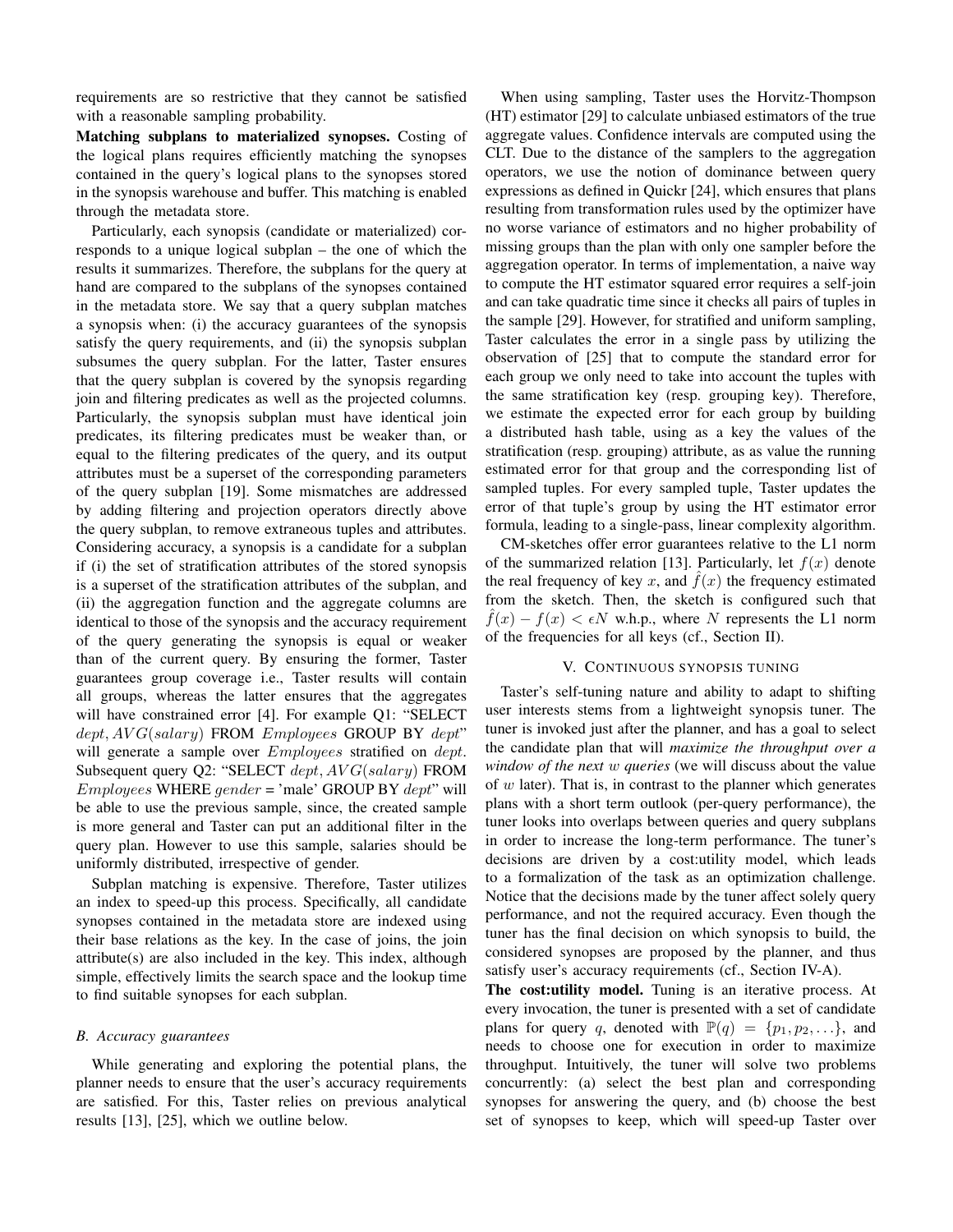a horizon of the next w queries, denoted with  $\mathbb{Q}_i^+$ , i.e.,  $\mathbb{Q}_i^+ = \{q_i, q_{i+1}, \ldots, q_{i+w-1}\}.$ 

It is useful to define the synopsis gain metric, i.e., how much does each set of synopses S contribute to the performance of each query. Formally,  $gain(q, \mathbb{S}) = cost(q, \emptyset) - cost(q, \mathbb{S}),$ where  $cost(q, \mathcal{S})$  denotes the *minimum cost of any plan* in  $\mathbb{P}(q)$ for answering q, given only the synopses in  $S$ . In the case of  $\mathbb{S} = \emptyset$ , this will be the cost of the most efficient plan that does not utilize synopses and returns the exact answers. For a given  $\mathbb{Q}_i^+$  we maximize the query throughput by minimizing the total cost of these queries, i.e., minimize  $\sum_{q\in \mathbb{Q}_i^+} cost(q,\mathbb{S}),$ or equivalently, by maximizing their corresponding gain: maximize  $\sum_{q \in \mathbb{Q}_i^+} gain(q, \mathbb{S})$ . For convenience, we slightly overload the notation by using  $gain(\mathbb{Q}_i^+,\mathbb{S})$  to denote the gain over all queries using synopses in S. Notice that the problem contains two variables. The first one, which is latent, is the set of plans  $\mathbb{P}(q)$  for each query  $q \in \mathbb{Q}_i^+$ . The second is the set of synopses S. Formally, the optimization problem is as follows:

$$
\begin{array}{ll}\n\text{maximize} & \text{gain}(\mathbb{Q}_i^+, \mathbb{S}) \\
\text{subject to} & \sum_{e \in \mathbb{S}} |s| \leq \text{maxSpace}\n\end{array}
$$

s∈S where maxSpace denotes the space quota for synopses, and S denotes the set of synopses that will maximize the objective function. Therefore, the tuner needs to select the set of plans (one per query) and synopses that will maximize the total gain.

Even though the problem is well-defined, it involves two challenges. First, it turns out that the problem can be reduced to the NP-hard knapsack constraint problem. This happens because of correlations between synopses, i.e., each synopsis can be used for answering more than one queries, and some queries are answered by more than one synopses. Therefore, we cannot hope for a tractable exact solution. Luckily, we can approximate the solution within a constant factor, by noticing that the objective function is a monotone submodular function, i.e., the gain provided by each single synopsis is only reduced as the set of synopses in S increases. For this special case, there exist several efficient approximation algorithms. We employ the efficient greedy algorithm of [27], which guarantees that the gain of the constructed set will be within a factor  $(1 - 1/e)/2$  of the maximum gain. In a nutshell, the algorithm builds S gradually by starting from an empty set and adding synopses one-by-one until the quota is filled. At each step, synopses are chosen based on their marginal gain, i.e., how much is the additional gain each synopsis brings when added in S. After S is created, the tuner checks all synopses that are already stored in the synopsis buffer and warehouse, and updates them accordingly: all synopses not contained in the newly-computed S are deleted.

The second challenge concerns the definition of the tuner's horizon,  $\mathbb{Q}_i^+$ . In practice, we cannot expect to know the queries contained in  $\mathbb{Q}_i^{\dagger}$  during the tuning. We therefore employ the standard assumption that recent queries are a good representation of the following queries [9]. For this, we keep track of the last w queries, denoted as  $\mathbb{Q}_i^- = \{q_{i-w+1}, q_{i-w+2}, \ldots, q_i\},$ and use their proposed plans to estimate  $gain(\mathbb{Q}_i^+,\mathbb{S})$ .

Storage elasticity. This cost:utility model is also used for adapting to the available storage budget. Taster's administrator can modify the space quota of the synopses warehouse online. This action will automatically invoke the tuner to re-evaluate all synopses, and decide which ones need to be discarded, or created at future queries.

Physical plan generation. The above algorithm will choose both set  $\mathbb S$ , and the plan that minimizes the cost for q. This plan is then used for generating the physical plan. If the plan refers to creation of a new synopsis, then this step is injected in the physical plan as a new operator. The new synopsis is then stored in the in-memory synopsis buffer. In this case, the tuner has already freed up the required space in the buffer, during the tuning phase.

Computational overhead of the tuner. The cost estimates for each subplan (with and without each synopsis) are already computed by the planner and stored in the metadata store, i.e., they do not need to be recomputed from the tuner. The tuner also knows which of the synopses are already stored in the synopsis warehouse or the synopsis buffer, in order to account for the need to create synopses that do not yet exist. Therefore, computation of marginal gain per synopsis is very efficient. In practice, our single-threaded/centralized implementation of the tuner takes ∼ 2 seconds per query.

Adapting the tuner's horizon length. To predict usefulness of each synopsis, Taster uses a sliding window of the previous  $w$ queries as a good approximation of the next, unseen  $w$  queries. The best value for  $w$  depends on the task at hand  $-$  data exploration, verification of hypotheses, finding outliers, etc. – which determines the *repetitiveness* in the query workload. Therefore, Taster dynamically adapts w.

Initially,  $w$  is set to a small value. The tuner also identifies (without building) the set of best synopses using a slightly larger and a slightly smaller w value, i.e.,  $w^+ = [(1+\alpha) \times w]$ and  $w^- = \lfloor (1 - \alpha) \times w \rfloor$ , with  $\alpha \in (0, 1)$ . At the next invocation, the tuner examines which of  $w^-, w$ , or  $w^+$  would minimize execution time for the queries that arrived since the last invokation, and sets  $w$  to that value for the next tuning round. Since all necessary statistics for estimating execution time are already contained in the metadata store, this computation is very efficient.

Our experimental results signify the need to dynamically adapt w. In our tests, we start with default values  $w = 10$ , and  $\alpha = 0.25$ . The results show that, for the tested query workloads, the optimal  $w$  varies between 12 and 17. Compared to a fixed  $w$ , adaptive configuration shows performance improvement that exceeds  $1.5\times$ . A too large or too small value of  $w$  annihilates the predictive nature of the tuner, leading to bad choice of synopses. Value of  $\alpha$  is also important on the adaptation speed, and part of our current work is to vary  $\alpha$ . User hints. Our discussion up to now assumed that the user is not required to (and, in most cases, cannot) offer hints/advice to the system. This is the typical case in many data science and data exploration scenarios, where the query load is unpredictable – hence the importance of the online tuner. However, several past works frequently required that the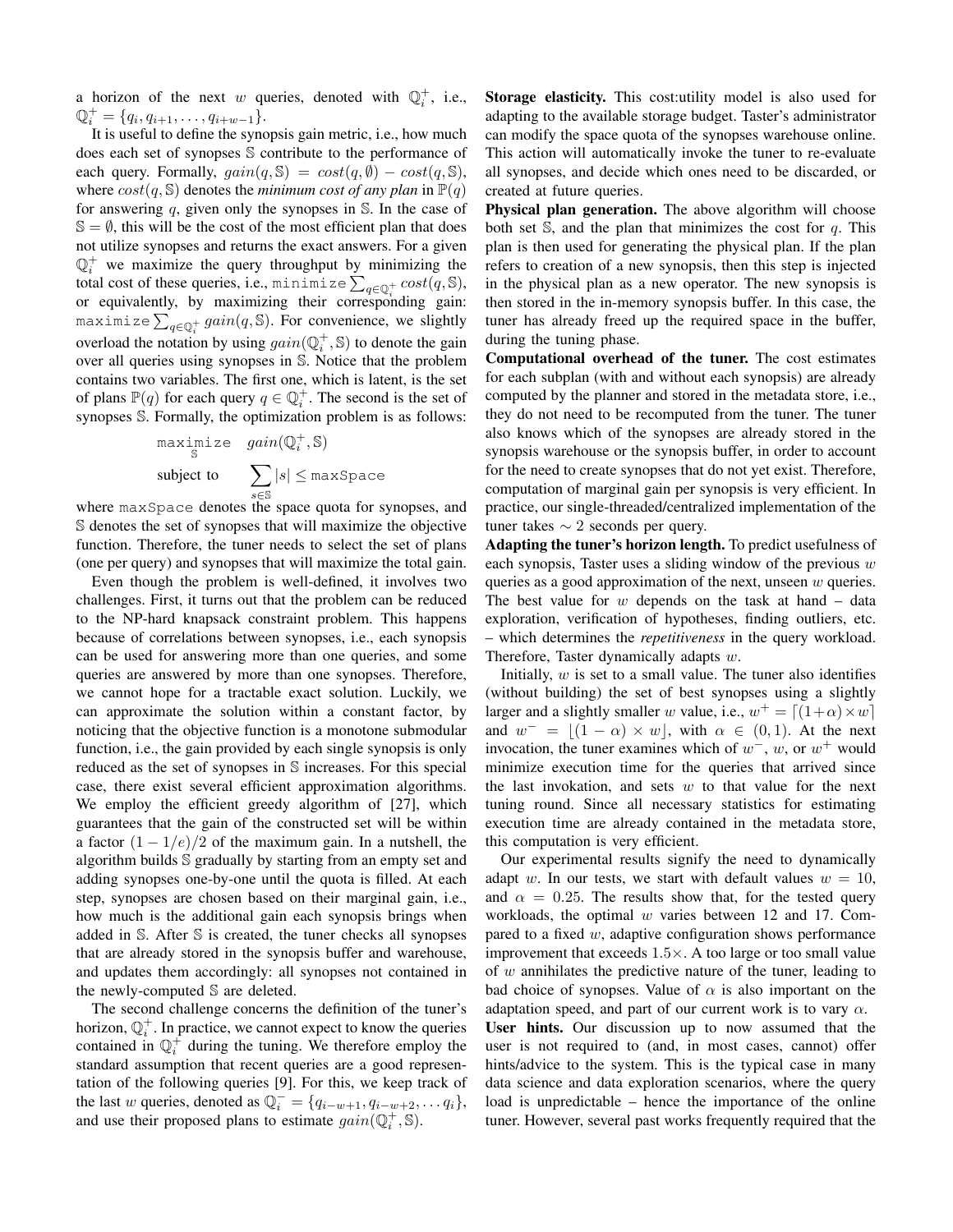user provides different types of hints for the optimizer. This information includes, e.g., the whole query workload [4], or the synopses to be constructed, such that they can be build in a pre-processing step [34]. The natural question that arises is: how can Taster utilize such additional knowledge and hints?

A priori knowledge of the full query workload can be utilized from Taster, for accurate computation of the gain of each synopsis – since the full  $\mathbb{Q}_i^+$  will be known at every invocation of the tuner, we do not need to revert to the past queries  $\mathbb{Q}_i^-$  in order to estimate  $gain(\mathbb{Q}_i^+,\mathbb{S})$ . The user can also request some synopses to be pre-built offline, and pinned in the synopsis warehouse. In this case, Taster will generate these synopses off-line, and the tuner will never delete them. Still, tuner will keep optimizing the use of the remaining available space, filling it with synopses according to the observed queries. As we show experimentally, precomputed synopses can lead to significant speed-up (up to  $20 \times$ compared to baseline), since the synopsis generation time will not be included in the query execution time.

## VI. EVALUATION

We compare Taster against three state-of-the-art systems: Quickr [25], BlinkDB  $[4]^2$ , and vanilla SparkSQL which we refer to as *Baseline*. We compare the systems using industry standard benchmarks and a micro-benchmark. Specifically, we use TPC-H with scale factor 300 (300GB before compression) along with the TPC-H queries<sup>3</sup>, and TPC-DS with scale factor 200 (200GB before compression) along with a set of 20 TPC-DS queries. To examine suitability of Taster under various workloads we also use a synthetic benchmark of an online grocery store (*instacart*) [1], scaled 100× (∼ 120GB before compression). The query templates used for the instacart benchmark are shown in Table I. All datasets were stored in the Parquet-compressed data format.

Experimental Setup. The experiments are conducted on a cluster of 11 nodes. Each node has a Westmere processor with a dual socket Intel(R) Xeon(R) X5660 CPU (6 cores per socket @ 2.80GHz), equipped with 64KB of L1 cache and 256KB L2 cache per core, 12MB of L3 cache shared, 48GB of RAM, and a RAID-0 of seven 250GB 7500 RPM SATA disks. The cluster runs Spark 2.1.0 and Hadoop HDFS 3.0.1. Spark launches 11 workers, each using 24 cores and 40GB of memory. We distribute all data across the 11 nodes with replication factor 3. All queries are configured to return relative aggregation error per group less than 10%, and no missing groups. Finally, all queries are run from cold OS caches.

Implementation. To have a fair comparison, we integrated all systems to SparkSQL 2.1.0, and extended the Catalyst built-in optimizer accordingly. For Quickr, we implemented the three sampler operators (Distinct, Uniform, Universe) and added all rules described in [25] to Catalyst. For BlinkDB, we followed the algorithms described in [4] to choose the same set of samples that the mixed integer linear program would select for the different workloads. We then generated the samples and executed the queries over that set of samples. Taster was implemented in Scala, over SparkSQL. We integrated Taster's tuner and optimization rules, as well as rudimentary costing capabilities into Spark Catalyst. Both query planner and tuner are centralized and run locally on the driver node of the Spark cluster. We implemented Taster's sketch-join algorithm using the serializable implementation of count-min sketch native to Spark 2.1.0. The uniform sampler is also native to Spark 2.1.0. The distinct sampler operator was implemented as an additional operator over DataFrames, using the algorithm described in Section II. The error estimator for samplers was estimated as described in Section IV-B. For robustness and scalability, all data, metadata, and materialized intermediate summaries of Taster were stored in HDFS, except of the inmemory buffer, which was implemented as persisted RDDs.

# *A. Evaluation with different benchmarks and comparison to state-of-the-art AQP engines*

Methodology. To compare all systems in a variety of workloads, we execute query sequences over all three datasets. To emulate workload shifts and examine system adaptivity, we instantiate 200 queries from the benchmark templates and issue them in random order. For each benchmark we randomly choose one of the available templates with equal probability (uniformly) and generate a new query by randomly choosing the predicate value. For TPC-H, both Taster and BlinkDB are tested with storage budgets 50% and 100% of the size of the compressed dataset. For TPC-DS and instacart, the queries have fewer prospective stratification attribute sets and require less space for samples. Therefore, we present results only for the 50% storage budget.

End-to-end execution time. Figure 3 presents the required time for executing all 200 queries for each of the workloads. The reported time includes initialization time (i.e., the creation of the samples for BlinkDB). As expected, BlinkDB with only 50% budget requires less time for constructing the samples, but incurs a higher execution time since less queries are approximable by the set of available samples. Specifically, for TPC-H (Figure 3a), BlinkDB  $50\%$  offers  $2.25\times$  speed-up compared to the Baseline, and requires 251 seconds for precomputing the sample, whereas BlinkDB 100% offers  $3.36\times$ performance increase but spends 380 seconds on sampling. Quickr requires no preprocessing, but offers a smaller performance boost  $(1.2\times)$ . This is attributed mainly to the relevantly shallow queries of TPC-H, as well as the small network congestion of the cluster. Finally, Taster achieves low response time and  $\sim 3 \times$  speed-up without pre-computing the samples, by adapting to the query workload. We also see that Taster with 50% and 100% storage budget have a similar performance (difference is less than 10%), precisely because the system adapts to the workload and does not require all synopses to be present at all times.

<sup>2</sup>BlinkDB requires all queries to be known a priori, in order to decide on the samples. Therefore, we assumed the existence of an oracle that provides all queries to BlinkDB at initialization time. Clearly, this assumption strongly favors BlinkDB in the comparison.

<sup>&</sup>lt;sup>3</sup>We used 18 out of the 22 TPC-H templates ( $Q_2$  is not approximable,  $Q_4$ ,  $Q_{21}$  and  $Q_{22}$  include EXISTS statement which require key of dimension relation thus no gain from approximation).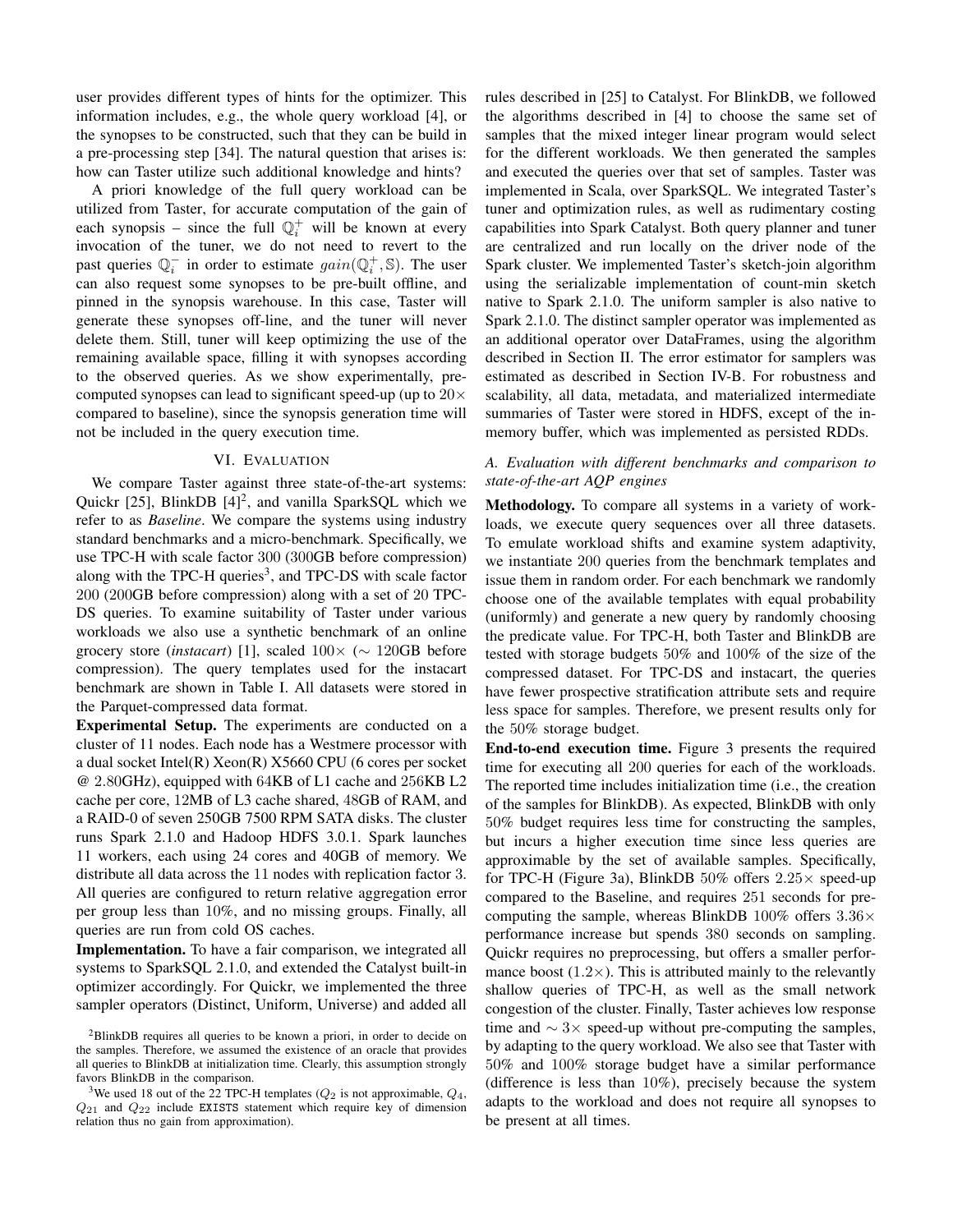

Fig. 3: End-to-end execution time for different workloads.

The results with TPC-DS and instacart workloads (Figures 3b-c) were qualitatively similar, confirming the applicability of Taster to different data and workload characteristics. In particular, Taster has slightly better performance from BlinkDB, yet without requiring any initialization time. For TPC-DS, this performance improvement is attributed mainly to the capability of Taster to summarize also intermediate results (specifically, the join between tables store\_sales and  $date\_dim$ , which appears frequently in the workload), rather than only base relations. For instacart, the increased performance of Taster comes from the extensive use of sketches.

Individual performance gains for TPC-H queries. Fig. 4 presents a CDF of the speed-up of Taster for TPC-H queries. Taster slows down less than 10% ( $\sim$  0.8×) of the queries, mostly due to the planning and tuning overhead. However, more than 50% of the queries are being sped-up more than  $6\times$ . The maximum speed-up (13 $\times$ ) is achieved using sketches.

Approximation error for TPC-H queries. We also verified that the approximations of Taster are within the desired accuracy requirements, with high probability. Figure 5 presents a CDF of the observed aggregation error, for the TPC-H queries. The user requirements for these experiments are: (a) all groups should be detected, and (b) aggregate error should be less than 10%. By employing distinct sampling with stratification guarantees, Taster misses no groups. Furthermore, more than 93% of the queries have error less than 10%, and all queries have error less than 12%. These numbers are very close to the accuracy achieved from BlinkDB with offline sampling.

Summary. Taster substantially outperforms Quickr and offers comparable performance to BlinkDB, yet without requiring a priori knowledge of the workload, and without an offline sample pre-computation. Hence, Taster enables instant access to data while adhering to user accuracy requirements.

## *B. Adapting to query workload*

Methodology. In this experiment, we evaluate the robustness of Taster to workload shifts, i.e., changes in query stratification attributes, the accessed tables, and query predicates. To emulate a real world scenario, we execute a sequence of 80 TPC-H queries, generated from the 18 used query templates by varying the filtering predicates. We split the queries into 4 *epochs* of 20 queries each, based solely on the query execution time, i.e., queries in each group have similar execution time when executed using Baseline. The following templates are used per epoch: (1): q6, q14, q17 (2): q5, q8, q11, q12 (3): q1, q3, q16, q19 (4): q7, q9, q13, q18. As the grouping relies only on query execution time, the queries within each epoch may use different synopses. For example, in epoch (2) template of  $q5$  requires a synopsis with stratification on  $orderkey$  whereas template of q8 requires stratification on partkey. The storage budget for Taster is set to 35GB.

Figure 6 presents the execution time and storage requirements of Taster at each query. Taster's tuner continuously reevaluates the synopses stored in the synopsis warehouse, and it frequently drops and build some synopses while executing the queries. At the beginning of each epoch, Taster quickly recognizes the new useful synopses, and makes space for them by evicting the older ones. During the last epoch, the tuner decides to materialize the synopses earlier, since the new synopses provide a higher prospective gain.

Summary. Taster adapts the available synopses to the evolving workload. This enables better space utilization with performance comparable to state-of-the-art offline AQP systems.

## *C. Adapting the sliding window length to query workload*

Methodology. We now evaluate the adaptivity of the tuner in terms of the sliding window length  $w$  used for predicting the future queries. We execute a sequence of 200 TPC-H queries, generated by using the 18 query templates. The queries are executed in random order. To evaluate the impact of the adaptive sliding window, the same query workload is executed using three static configurations ( $w = 5$ ,  $w = 10$ , and  $w = 50$ ). and the adaptive configuration where  $w$  changes according to the queries. Storage budget is fixed to 35GB.

Figure 8 presents the cumulative execution time for all queries, for the considered configurations. Taster with adaptive sliding window length starts with window size 5 and increases/decreases according to the correctness of prior predictions. During this experiment the window size fluctuates between 12 and 17, but never converges. This exemplifies the need for an adaptive sliding window length. Among the static window configurations, Taster with window size 10 performs the best, but it is still noticeably slower than the adaptive version. Window sizes 5 and 50 lead to fairly bad performance, i.e., the predictive power of the tuner for future queries is annihilated.

## *D. Storage elasticity*

Methodology. We now investigate how Taster adapts to changing storage budget. We run a sequence of 250 TPC-H queries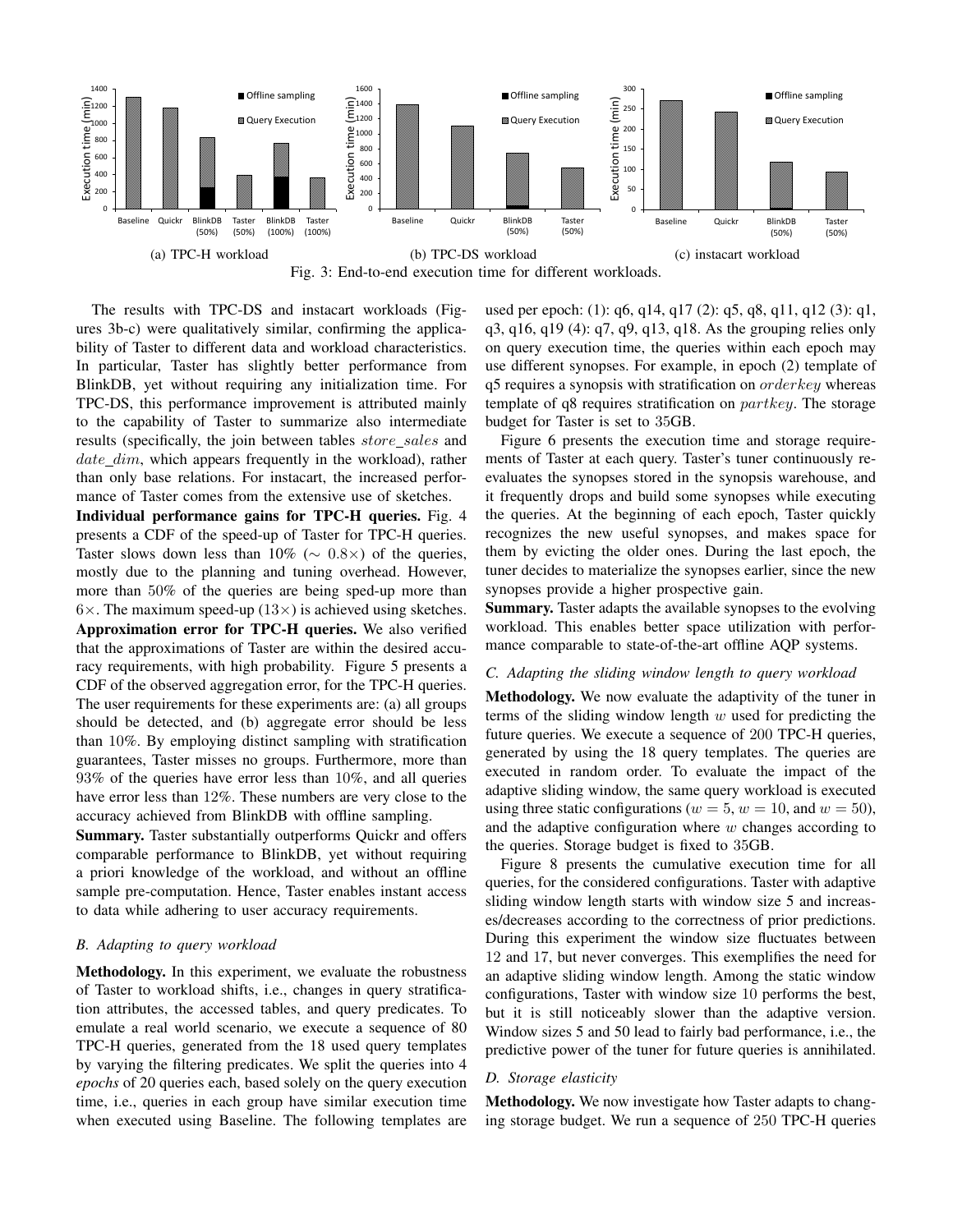

in random order, progressively changing the storage budget configuration. To emulate a real world scenario (e.g., adapting the budget to workload), we fluctuate storage budget a lot, to correspond to 20%, 50%, 100%, 50%, 100% of the dataset.

Figure 9 presents the average speed-up for these configurations compared to Baseline. With 20% of storage, Taster fits only one sample and a sketch, thereby providing very limited approximation potentials. When given 50%, Taster has sufficient space to keep *almost* all synopses, whereas a budget of 100% enables Taster to keep all synopses. When storage allowance is reduced, Taster automatically invokes the tuner to keep the synopses that will maximize the gain, thereby minimizing the performance impact.

# *E. Utilizing user hints*

The final experiment focuses on examining how Taster utilizes user hints to improve performance. The experiment simulates the following scenario: the user already has an idea on the analysis that will be conducted *on one part* of the database (on a subset of the tables) and she advices Taster on the samples that need to be taken, e.g., by listing representative queries, or even by explicitly stating the required samples. In this case, Taster constructs and pins the synopses in the synopsis warehouse offline, and manages the remaining quota online for storing new synopses. We demonstrate this setup by generating two databases – two instances of TPC-H (scale factor 300) – and using Taster to query both, with intervening queries. For the first database,  $db_{\text{off}}$ , we instruct Taster at initialization for the synopses that need to be created offline (in this case, samples on the lineitem table). For the second,  $db_{\text{onl}}$ , we let Taster generate and handle the synopses online. Taster is also free to create additional samples for  $db_{\text{off}}$ , if the precomputed samples do not cover all queries.

Offline sampling in  $db_{off}$  follows the state-of-the-art variational subsampling approach of VerdictDB [34]. Notice that this approach requires the following offline steps: (a) creating a shuffled clone of the *lineitem* table (the scrambled copy), and (b) extracting the samples. We also alter the query execution process to apply variational subsampling. Both databases are queried with 100 queries of TPC-H, i.e., a total of 200 queries, in mixed order. For this experiment, Taster is given a total of 50 GB for synopsis quota.

Figure 7 presents the time spent for answering all 200 queries (denoted as Taster + hints), as well as the time spent in the offline phase. For comparison, the figure also includes the elapsed time for getting exact results (Baseline), and the time for executing the same workload in Taster without hints (Taster). Clearly, hints help Taster to increase query performance, by taking the sampling phase offline. Furthermore, the use of variational subsampling enables the use of smaller samples. In particular, the average speed-up over all queries was  $12.6\times$  compared to the baseline, and  $4.98\times$  compared to Taster without hints. The speed-up over the queries on  $db_{\text{off}}$ only (these are the queries using the pre-computed samples) was  $20.43\times$  and  $9.24\times$  compared to Taster without hints. The construction of the samples using variational subsampling, however, takes a non-negligible amount of pre-processing (116 minutes), delaying the first insights from the dataset. Therefore, a hints-driven offline phase is beneficial when the user knows that a database/table will be frequently queried in the near future; it reduces both query execution time and the size of the generated samples.

## VII. RELATED WORK

We identify two lines of work related to Taster: (i) Approximate query processing, (ii) DBMS physical design.

Approximate Query processing. There is a large collection of recent work on approximate query processing. In this context, we separate the work into three categories: (i) offline sampling, (ii) online sampling, and (iii) online aggregation.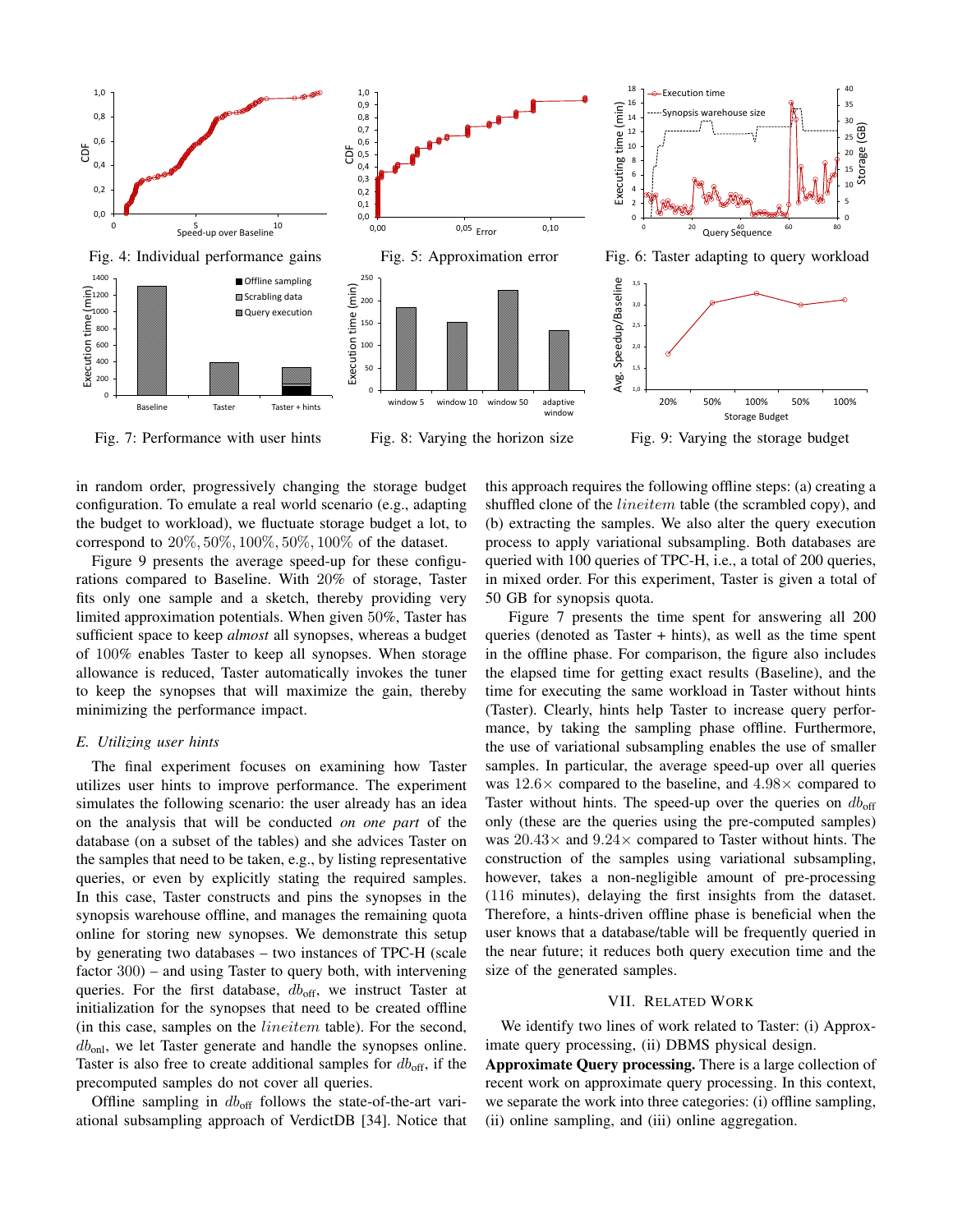| sketch-1 | order_id, count(*) FROM orderproducts JOIN orders WHERE $o\_order\_dow = \_day\_AND o\_order\_hod > \_hour\_$         |
|----------|-----------------------------------------------------------------------------------------------------------------------|
| sketch-2 | $product\_id$ , $count(*)$ FROM orderproducts JOIN products WHERE $p\_product\_name =\_productname$                   |
| sketch-3 | $product\_id$ , $count(*)$ FROM orderproducts JOIN products JOIN departments WHERE d_department = _department_        |
| sketch-4 | product_id, count(*) FROM orderproducts JOIN products JOIN aisles WHERE $a\_aisle = _{aislename\_}$                   |
| sample-1 | $product\_id$ , $count(*)$ FROM orderproducts JOIN orders WHERE $o\_order\_dow = \_day\_AND o\_order\_hod > \_hour\_$ |
| sample-2 | order_id, count(*) FROM orderproducts JOIN products WHERE $p\_product\_name =\_productname$                           |
| sample-3 | $order\_id$ , $count(*)$ FROM orderproducts JOIN products JOIN departments WHERE d_department = _department_          |
| sample-4 | order_id, count(*) FROM orderproducts JOIN products JOIN aisles WHERE $a\_aisle = _aislename$                         |
|          |                                                                                                                       |

TABLE I: Instacart micro-benchmark queries. Variables starting and ending with \_ are randomly set for query variation.

*Offline Sampling.* A rich vein of literature exists on sampling strategies for approximate query processing (see, e.g., [12] for an extensive overview). Most approaches assume some degree of knowledge over the upcoming queries, and differ primarily on the nature of samples that they maintain. Congressional sampling, STRAT and BlinkDB [2], [4], [10] provide algorithms to compute the best set of uniform and stratified samples, subject to a storage budget. In the same line, other works maintain additional data structures to better support skewed datasets and to reduce the size of samples [7], [14], [36]. AQUA [3] and VerdictDB [34] instead act as a middleware between users and traditional database systems, by rewriting user queries to take advantage of precomputed samples. VerdictDB is particularly interesting as it proposes a novel error estimation technique called variational subsampling, which enables smaller samples. Similarly, Sample+Seek [15] introduces measure-biased sampling which takes advantage of indexes to create more efficient samples and provide error guarantees for GROUP BY queries with many groups. AQP++ [35] blends AQP with aggregate precomputation, such as data cubes, to handle aggregate relational queries. Such a unified approach balances preprocessing time and query runtime.

However, all offline approaches are designed based on static assumptions about future queries. Thus, they require workload knowledge, and they undergo a time-consuming preprocessing operation for sample preparation. Both are limiting properties of these methods, since in modern data analytics setups (e.g., data exploration), the analyst typically starts with little knowledge about data. Hence, she can hardly predict the future workload, or the time that she will spend analyzing the new data, in order to decide whether an extensive sampling preparation will be beneficial. Furthermore, these methods fail when the actual queries diverge from the predicted workload that was used for constructing the synopses. Taster does not suffer from these constraints since it constructs and adapts the synopses online, during query execution. Still, as we have shown, by integrating with VerdictDB, Taster can capitalize on user hints – when there is such a possibility – to construct some samples in an offline phase, using different sampling strategies. Techniques presented in Sample+Seek [15] and AQP++ [35] are also prime candidates for integration into Taster, to further speed-up query execution by taking advantage state-of-the-art sampling and precomputed aggregates.

*Online Sampling.* To address the limitations that source from the uncertainty of the future query workload, Quickr [25] follows an online sampling approach, where samples are taken during query execution. In particular, samplers are injected into the query plan to reduce network and computation load. However, Quickr performance gains are constrained by the I/O cost since the system still needs to read the full input for every query. Taster extends the online approximation techniques of Quickr in several non-trivial ways. First, it materializes/stores some of these synopses for re-use in future queries. The decision as to which synopses should be stored relies on a formal model, which enables adaptivity to the workload and to the shifting user interests, and is amenable to efficient approximations. Second, it incorporates additional types of synopses, beyond samples. Finally, it incorporates hints for offline synopsis construction, thereby exhibiting the best properties of both online and offline AQP. Galakatos et al. [18] build and re-use samples for a data exploration scenario. This work, however, assumes that the user builds queries incrementally, allowing the system to generate samples while the user is further expanding his query (e.g., adding a filter). Furthermore, samples are built only over base relations, not taking advantage of intermediary results.

*Online aggregation* (OLA) [21], [23], [32], [37] offer a different way to approximate. Instead of sampling over data, they estimate the answer by looking at progressively increasing portions of the data, until a user determines that the answer quality is sufficient. EARL [26] and ABS [39] use bootstrapping to produce multiple estimators from the same sample. Finally, iOLAP [38] models online aggregation as incremental view maintenance with uncertainty propagation.

Physical Design. Taster's adaptive nature is influenced by the vast bibliography in adaptive database systems. There exist many recent and influential works on tuning data structures, intermediate result recycling and query matching, as well as eager/lazy aggregation. Specifically, there has been a plethora of work on automatic selection of materialized views [16], [22], [28], [31], indices [30], [40], or both [5] and most modern databases come with tuning tools. All these works, however, assume known workloads. Since future queries are often unknown in advance, these tools optimize for past queries as approximations of future ones. As a result, they may produce designs that are sub-optimal in practice. To mitigate some of these problems, a few heuristics have been proposed to summarize the workload [11] as well as adaptive approaches [9], [20] which adjust indices and views incrementally, on demand. Taster follows a similar *adaptive* approach in the context of deciding and materializing synopses. It exploits constant monitoring, forecasting using a sliding window approach, and a formal model to evaluate subplans, decide on the best subplan for each query, and materialize the required synopses.